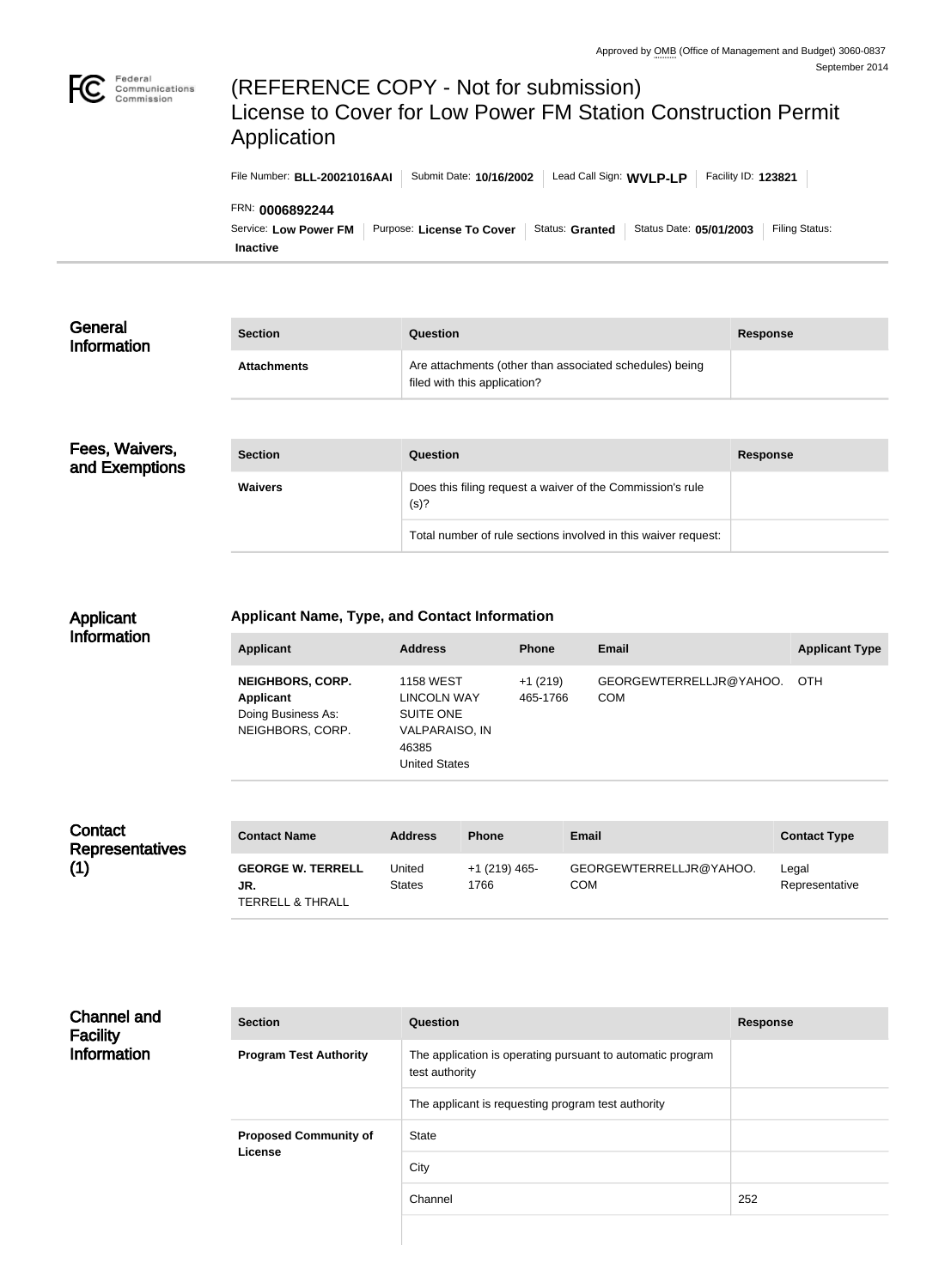Frequency 98.3

## Antenna Location Data

| <b>Section</b>                                  | Question                                                           | <b>Response</b>                             |
|-------------------------------------------------|--------------------------------------------------------------------|---------------------------------------------|
| <b>Antenna Structure</b><br><b>Registration</b> | Do you have an FCC Antenna Structure Registration (ASR)<br>Number? |                                             |
|                                                 | <b>ASR Number</b>                                                  |                                             |
| <b>Coordinates (NAD83)</b>                      | Latitude                                                           | 41° 28' 05.1" N+                            |
|                                                 | Longitude                                                          | 087° 03' 14.1" W-                           |
|                                                 | Structure Type                                                     |                                             |
|                                                 | <b>Overall Structure Height</b>                                    | 18 meters                                   |
|                                                 | <b>Support Structure Height</b>                                    |                                             |
|                                                 | <b>Ground Elevation (AMSL)</b>                                     | 238 meters                                  |
| <b>Antenna Data</b>                             | Height of Radiation Center Above Ground Level                      | Horizontal:16 meters<br>Vertical:           |
|                                                 | Height of Radiation Center Above Mean Sea Level                    | Horizontal: 254 meters<br>Vertical:0 meters |
|                                                 | <b>Effective Radiated Power</b>                                    | Horizontal: 100.0 W<br>Vertical: 100.0 W    |
|                                                 | <b>Transmitter Power Output</b>                                    | 110.0 W                                     |

## Antenna Technical Data

| <b>Section</b>              | Question                          | <b>Response</b> |
|-----------------------------|-----------------------------------|-----------------|
| <b>Antenna Type</b>         | Antenna Type                      | Non-Directional |
| <b>Transmitting Antenna</b> | Manufacturer:                     | <b>SWR</b>      |
|                             | Model                             | $FM-1/2$        |
|                             | Antenna Number of Sections:       | 2               |
|                             | Antenna Spacing Between Sections: | 1.0             |

## **Directional Antenna Relative Field Value**

| <b>Degree</b>              | Value | <b>Degree</b> | Value | <b>Degree</b> | Value | <b>Degree</b> | Value |
|----------------------------|-------|---------------|-------|---------------|-------|---------------|-------|
| <b>Additional Azimuths</b> |       |               |       |               |       |               |       |

**Degree Value**

## **Technical Certifications**

| <b>Section</b>                                | Question                                                                                                                                             | <b>Response</b> |
|-----------------------------------------------|------------------------------------------------------------------------------------------------------------------------------------------------------|-----------------|
| <b>Transmitter Power Output</b>               | Does the operating transmitter power output produce the<br>authorized effective radiated power?                                                      |                 |
| <b>Constructed Facility</b>                   | The facility was constructed as authorized in the underlying<br>construction permit or complies with 47 C.F.R. Section<br>73.875?                    | <b>Yes</b>      |
| <b>Special Operating</b><br><b>Conditions</b> | Was the facility constructed in compliance with all special<br>operating conditions, terms, and obligations described in the<br>construction permit? | <b>Yes</b>      |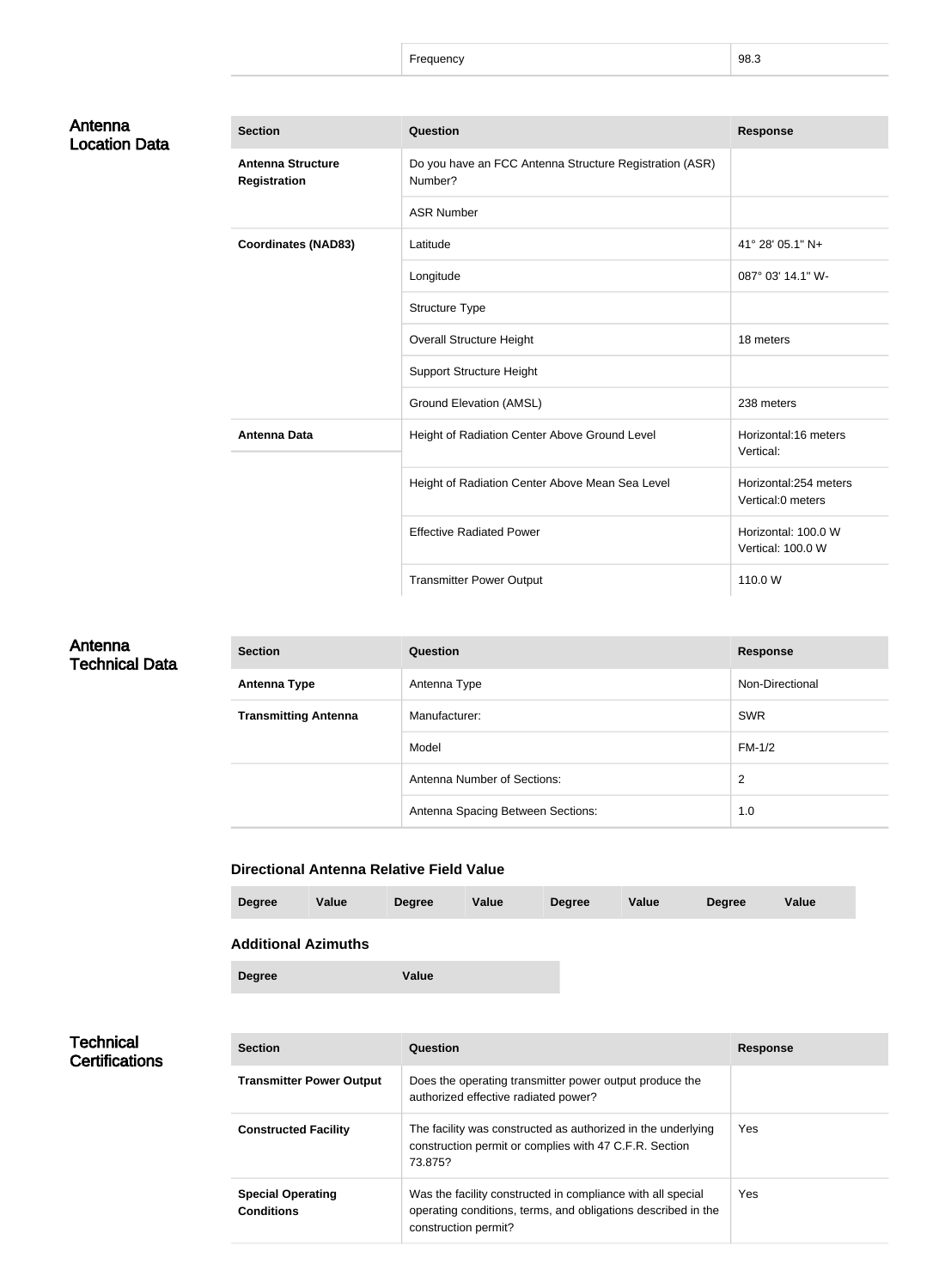**Environmental** Would a Commission grant of Authorization for this location be an action which may have a significant environmental effect? (See 47 C.F.R. Section 1.1306)

| <b>Modification of</b><br>License | <b>Section</b>                                                                                                                                                                                               | Question                                                                                                                                                                                                                                                                                                                                          | <b>Response</b> |
|-----------------------------------|--------------------------------------------------------------------------------------------------------------------------------------------------------------------------------------------------------------|---------------------------------------------------------------------------------------------------------------------------------------------------------------------------------------------------------------------------------------------------------------------------------------------------------------------------------------------------|-----------------|
| <b>Certifications</b>             | <b>Change in effective</b><br>radiated power, transmitter<br>output power, replacing a<br>directional or non-<br>directional antenna,<br>deleting contour protection<br>status, or correcting<br>coordinates | Is this application being filed to authorize a change in<br>Effective Radiated Power and/or a change in transmitter<br>output power, and/or replacing a directional or non-<br>directional antenna and/or deleting contour protection status<br>and/or correcting coordinates, as authorized by 47 CFR<br>Sections 73.1690(c)(1) through (c)(11)? |                 |
|                                   | Using a formerly licensed<br>main facility as an auxiliary<br>facility.                                                                                                                                      | Is this application being filed pursuant to 47 CFR Section<br>73.1675(c)(1) to request authorization to use a formerly<br>licensed main facility as an auxiliary facility and/or change<br>the ERP of the proposed auxiliary facility?                                                                                                            |                 |
|                                   | <b>Change the license status</b>                                                                                                                                                                             | Is this application being filed to authorize a change in<br>license status from commercial to non-commercial or from<br>noncommercial to commercial, pursuant to 47 CFR Section<br>73.1690(c)(9)?                                                                                                                                                 |                 |
|                                   | Change in hours of<br>operation                                                                                                                                                                              | Is this application being filed to authorize a change in hours<br>of operation?                                                                                                                                                                                                                                                                   |                 |
|                                   | <b>Replacement of Antenna</b>                                                                                                                                                                                | Is this application being filed to authorize the replacement of<br>the licensed nondirectional antenna with another<br>nondirectional antenna within 2 meters above or 4 meters<br>below the licensed antenna center of radiation? See 47<br>CFR Section 73.875(c)(1)?                                                                            |                 |
|                                   | <b>Replacement of</b><br>transmission line                                                                                                                                                                   | Is this application being filed to authorize a replacement of<br>the transmission line that resulted in a change in licensed<br>transmitter power output, but not the effective radiated<br>power? See 47 CFR Section 73.875(c)(2)?                                                                                                               |                 |

| <b>Section</b>                                    | <b>Question</b>                                                                                                                                                                                                                                                                                                                                                                                                                                                                                                                                                                                                                                                                                                                                                                                                                                              | <b>Response</b> |
|---------------------------------------------------|--------------------------------------------------------------------------------------------------------------------------------------------------------------------------------------------------------------------------------------------------------------------------------------------------------------------------------------------------------------------------------------------------------------------------------------------------------------------------------------------------------------------------------------------------------------------------------------------------------------------------------------------------------------------------------------------------------------------------------------------------------------------------------------------------------------------------------------------------------------|-----------------|
| <b>General Certification</b><br><b>Statements</b> | The Applicant waives any claim to the use of any particular<br>frequency or of the electromagnetic spectrum as against the<br>regulatory power of the United States because of the<br>previous use of the same, whether by authorization or<br>otherwise, and requests an Authorization in accordance<br>with this application (See Section 304 of the<br>Communications Act of 1934, as amended.).                                                                                                                                                                                                                                                                                                                                                                                                                                                          |                 |
|                                                   | The Applicant certifies that neither the Applicant nor any<br>other party to the application is subject to a denial of<br>Federal benefits pursuant to §5301 of the Anti-Drug Abuse<br>Act of 1988, 21 U.S.C. § 862, because of a conviction for<br>possession or distribution of a controlled substance. This<br>certification does not apply to applications filed in services<br>exempted under §1.2002(c) of the rules, 47 CFR. See §1.<br>2002(b) of the rules, 47 CFR § 1.2002(b), for the definition<br>of "party to the application" as used in this certification $\S$<br>1.2002(c). The Applicant certifies that all statements made<br>in this application and in the exhibits, attachments, or<br>documents incorporated by reference are material, are part<br>of this application, and are true, complete, correct, and<br>made in good faith. |                 |